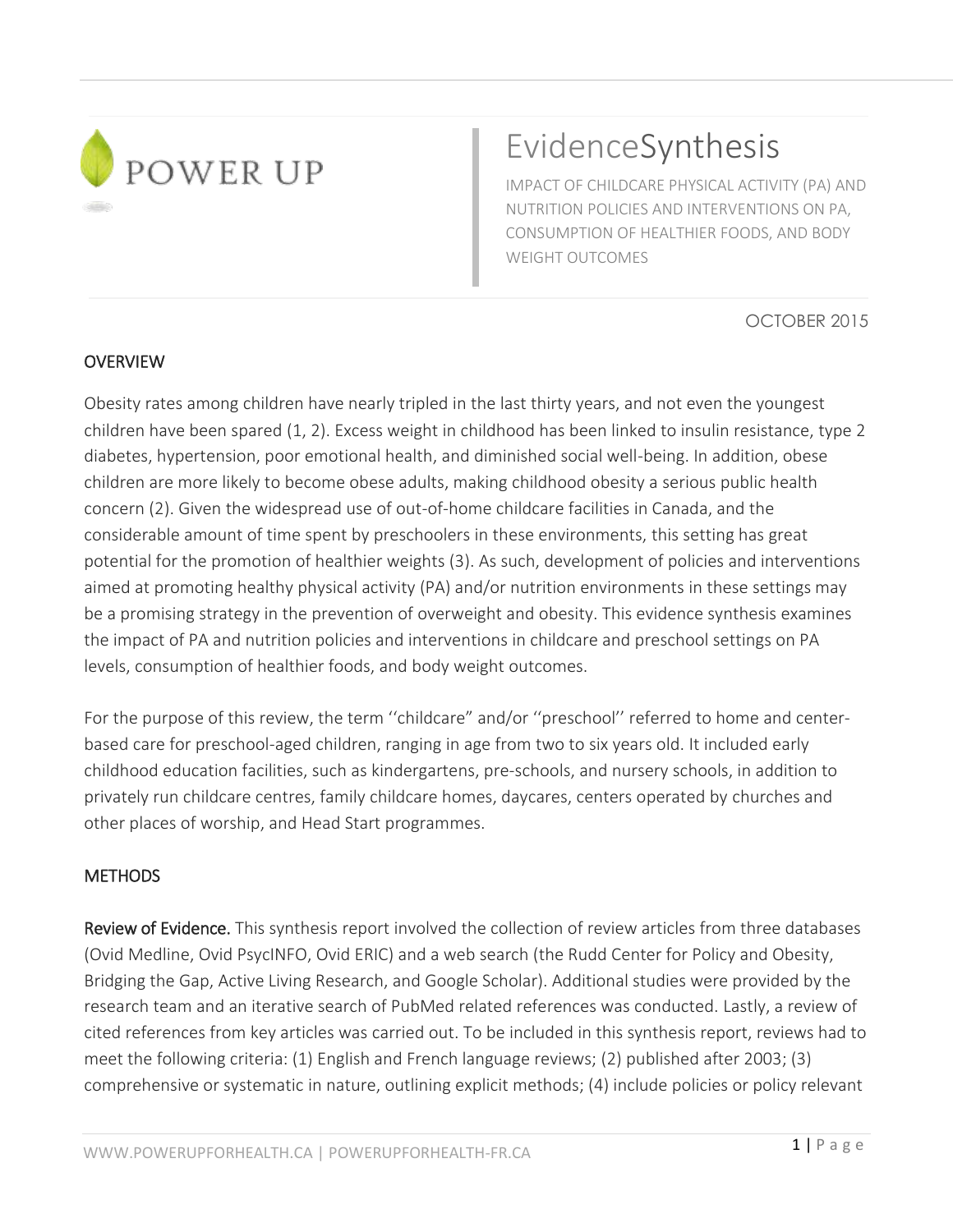interventions; and (5) examine the impact of childcare PA and nutrition policies on PA levels, consumption of healthier food, and/or body weight outcomes, including Body Mass Index (BMI). The first round of screening involved reviewing titles and abstracts to remove irrelevant studies. The secondlevel screening consisted of a full review of remaining articles to ascertain relevance in relation to the inclusion criteria.

### SYNTHESIS OF EVIDENCE

Characteristics of systematic reviews. Seven reviews met the criteria to be included in this synthesis report. While this synthesis aimed to focus on policies, only one review specifically discussed the impact of a policy in the childcare setting on the outcomes of interest [\(4\)](#page-12-3). All reviews did, however, evaluated the impact of interventions with relevance and implications for policy on PA levels [\(1,](#page-12-0) [3,](#page-12-2) [5-8\)](#page-12-4), consumption of healthier foods [\(3,](#page-12-2) [4,](#page-12-3) [6,](#page-12-5) [7\)](#page-12-6), and/or body weight outcomes [\(3,](#page-12-2) [4,](#page-12-3) [6,](#page-12-5) [7\)](#page-12-6). Moreover, two reviews [\(1,](#page-12-0) [3\)](#page-12-2) examined factors related to the implementation of policy measures or state regulations, though this was beyond the scope of this synthesis. Six reviews [\(1,](#page-12-0) [3,](#page-12-2) [5-8\)](#page-12-4) included studies that looked at the effect of PA specific interventions, three reviews [\(3,](#page-12-2) [4,](#page-12-3) [7\)](#page-12-6) focused on nutrition specific interventions, and six others [\(1,](#page-12-0) [3,](#page-12-2) [4,](#page-12-3) [6-8\)](#page-12-5) included combined PA and nutrition intervention strategies. For characteristics of reviews, refer to Table 1.

The AMSTAR appraisal tool [\(9,](#page-12-7) [10\)](#page-12-8) was used to appraise the strength of evidence of systematic reviews included in this synthesis report. In accordance with the tool, the reviews were assigned a rating of low (0-4), moderate (5-8), or high quality (9-11). Two of the reviews [\(5,](#page-12-4) [8\)](#page-12-9) were deemed to be of moderate quality, both scoring 5 out of 11 possible points. The remaining five reviews [\(1,](#page-12-0) [3,](#page-12-2) [4,](#page-12-3) [6,](#page-12-5) [7\)](#page-12-6) were judged to be of low quality, receiving from 1 to 3 out of a possible 11 points.

## IMPACT OF CHILDCARE PA AND NUTRITION POLICIES ON PA LEVELS, CONSUMPTION OF HEALTHIER FOOD, AND BODY WEIGHT OUTCOMES

Overall. Findings from the seven reviews in this synthesis indicate that childcare PA and nutrition interventions can result in positive outcomes related to PA levels and consumption of healthier foods. Positive outcomes related to body weight were limited, potentially due to short durations between intervention and follow-up measures. The majority of reviews included studies with PA interventions and PA plus nutrition interventions, and reported on a variety of outcomes, making it difficult to measure the relationship between intervention and outcome. Overall, however, review findings signaled to the strength of comprehensive multicomponent strategies, such as a providing a combination of PA opportunities and nutrition education [\(3,](#page-12-2) [4,](#page-12-3) [8\)](#page-12-9). For an overview of review findings, refer to Table 2.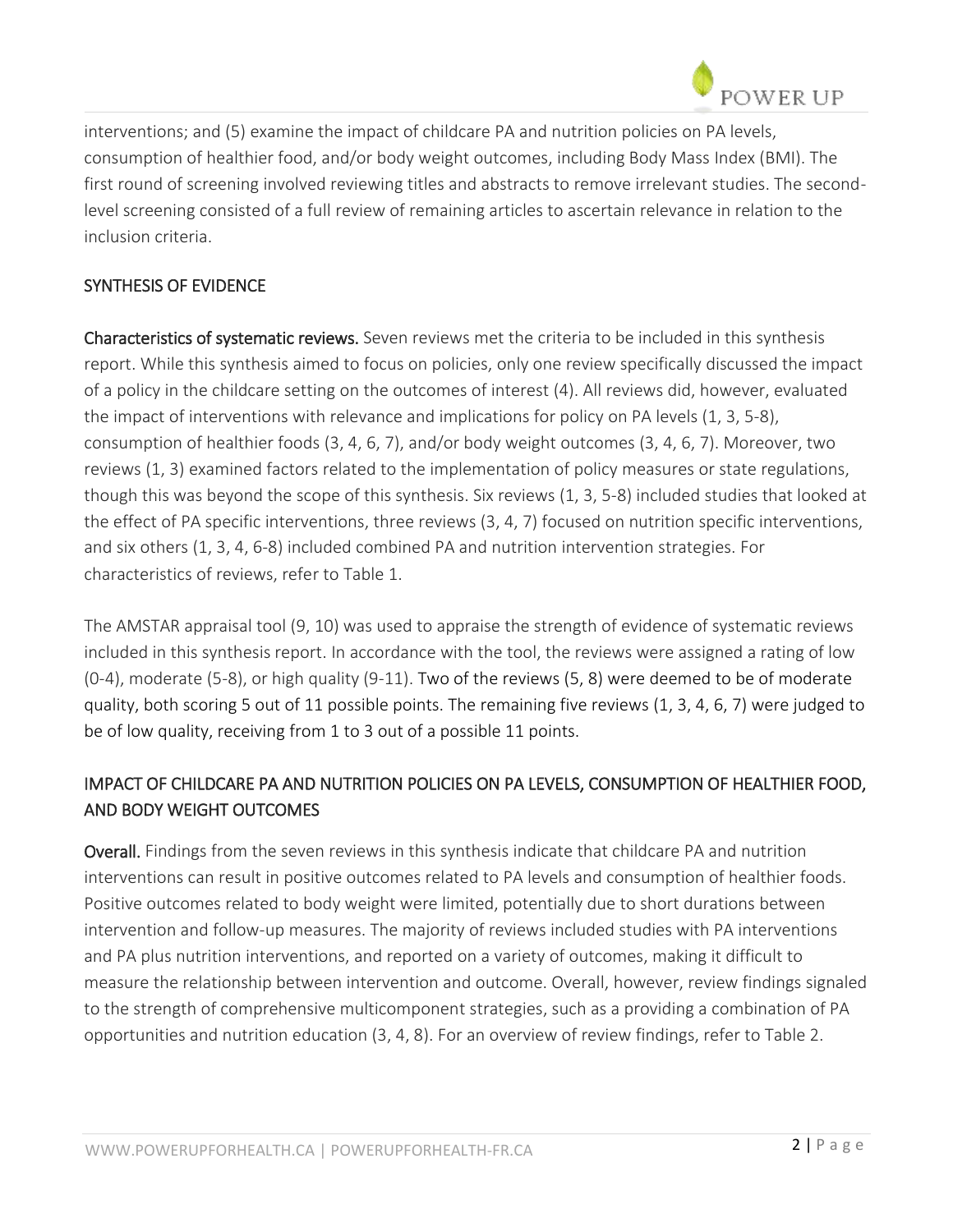

Physical activity (PA) levels. Six of the seven reviews included in this synthesis were relevant to PA levels in childcare settings [\(1,](#page-12-0) [3,](#page-12-2) [5-8\)](#page-12-4), and all of them reported at least modestly positive impacts. Review findings indicate that this is the case for single component PA interventions, such as introduction of PA into all preschool classroom activities [\(6\)](#page-12-5), as well as combined PA and nutrition strategies, such as increased PA time and nutritional education sessions [\(1\)](#page-12-0). Relevant factors identified within reviews to successfully increase PA levels included increasing the availability and quality of play equipment [\(1,](#page-12-0) [5,](#page-12-4) [6\)](#page-12-5), allocating time for organized PA sessions [\(1\)](#page-12-0), staff education and training [\(1\)](#page-12-0), integrating opportunities for PA into classroom curriculum [\(1,](#page-12-0) [3\)](#page-12-2), and PA sessions that lasted at least 30 minutes [\(6\)](#page-12-5). It should be noted that in at least one review [\(8\)](#page-12-9), while positive improvements were reported, children's PA levels were still low, not approaching the recommended 180 min/day criteria outlined in the review.

Consumption of healthier foods. Four of the seven included reviews were relevant to the consumption of healthier foods in childcare settings [\(3,](#page-12-2) [4,](#page-12-3) [6,](#page-12-5) [7\)](#page-12-6). All four reviews included studies with combined PA and nutrition interventions, such as classroom PA and nutrition education activities, and programs to reduce sedentary time outside of the classroom. In addition, three reviews included studies looking at single component nutrition strategies, such as nutritional education sessions and food tastings for children. All of the reviews reported positive outcomes on consumption of healthier foods. Measures related to consumption included children's mealtime behaviors, dietary preferences and quality [\(3\)](#page-12-2), increased fruit or vegetable consumption [\(4,](#page-12-3) [6\)](#page-12-5) and decreased consumption of unhealthy snacks [\(6,](#page-12-5) [7\)](#page-12-6). Strategies identified within the reviews as successfully impacting outcomes often included one or more of the following strategies: modifying foodservice practices [\(3\)](#page-12-2), offering training workshops to staff [\(6\)](#page-12-5), and classroom-based education for students [\(3\)](#page-12-2). Increases in consumption of healthier foods were additionally found to be greater in multicomponent studies, indicating that comprehensive strategies may be the most successful [\(4\)](#page-12-3).

Weight Outcomes. Four of the seven included reviews examined the impact of childcare PA and nutrition interventions on weight related outcomes [\(3,](#page-12-2) [4,](#page-12-3) [6,](#page-12-5) [7\)](#page-12-6). Within the included reviews, studies involved both singly focused PA and nutrition strategies as well as combined interventions, and sought to promote healthier weights through reduced sedentary behavior, increased PA levels, and improved nutrition. Within reviews, weight outcomes were determined through measures such as body mass index (BMI) [\(3,](#page-12-2) [4,](#page-12-3) [6,](#page-12-5) [7\)](#page-12-6), skinfolds [\(6\)](#page-12-5), % body fat [\(3,](#page-12-2) [6\)](#page-12-5), and prevalence of overweight and obesity [\(4,](#page-12-3) [6\)](#page-12-5). Ultimately, while some reviews indicated modest improvements in BMI or weight outcomes, the findings were mixed or inconclusive overall. For example, of the six studies that focused on weight related outcomes in the review by Kreichauf et al. [\(6\)](#page-12-5), only two reported positive effects. Of five studies assessing the impact on child weight assessment in Larson et al. [\(3\)](#page-12-2), only two showed evidence of success. Further, of seven papers measuring child BMI as a primary outcome measure in Lessard et al. [\(7\)](#page-12-6), only one found a significant effect on BMI. A reasonable explanation for these mixed/inconclusive results might be that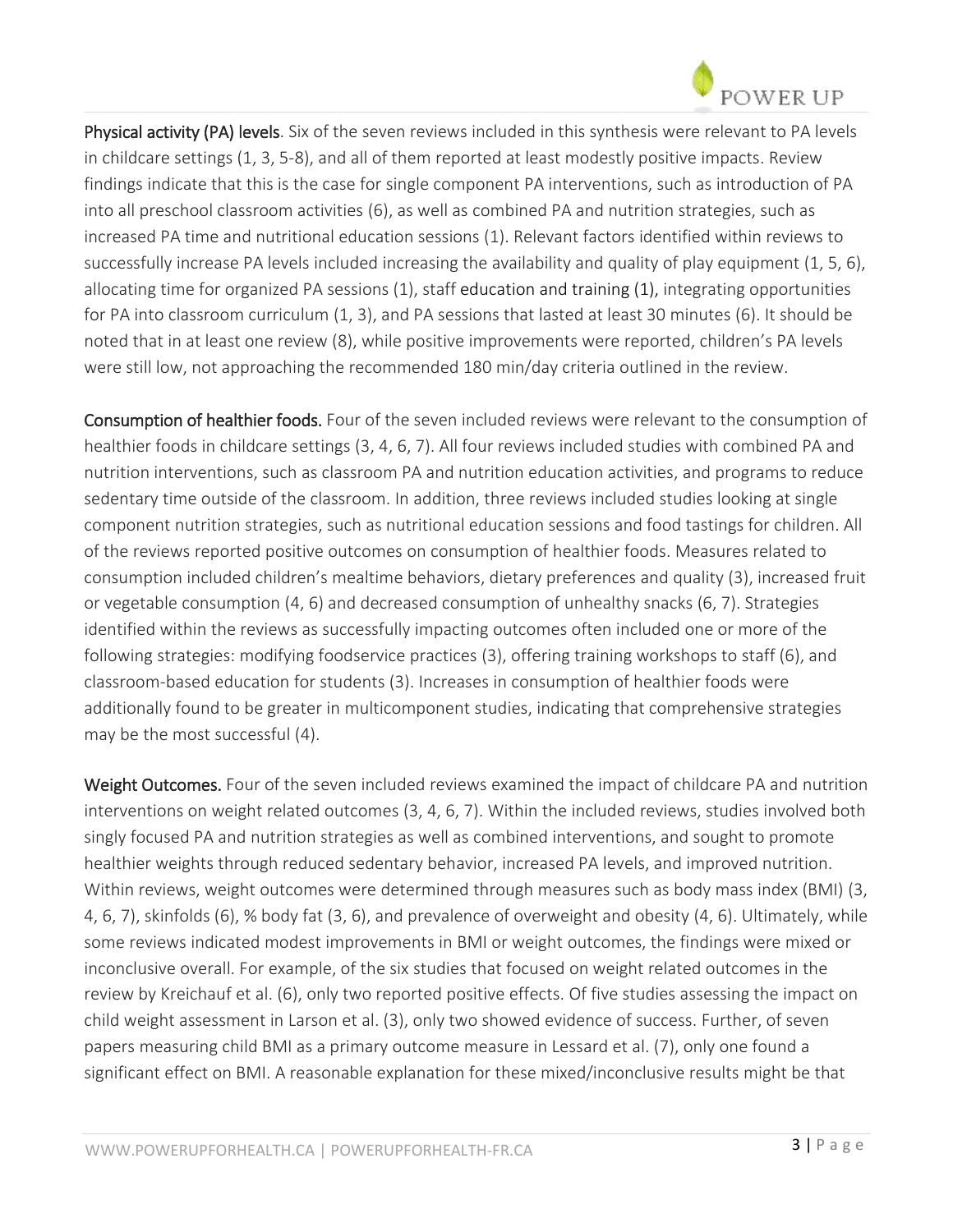

the short duration of interventions made it difficult to measure longer term anthropometric outcomes, while changes to food consumption and PA levels were more quickly recognized [\(4\)](#page-12-3).

#### ADDITIONAL CONSIDERATIONS

Findings from a number of reviews indicated an important relationship regarding the role of parental and preschool teachers' attitudes and behaviours on the effectiveness of PA and nutrition interventions in childcare and preschool settings [\(1,](#page-12-0) [7\)](#page-12-6). As identified in the review by Ward et al. [\(1\)](#page-12-0), preschool teacher behaviors (e.g., prompts, participation), knowledge (e.g., education, training), attitudes (e.g., enjoyment of physical activity), or personal characteristics (e.g., BMI, physical fitness, or socioeconomic status) may be important drivers for adoption of healthy behaviours amongst children. Findings from the review by Mikkelsen et al. [\(4\)](#page-12-3) illustrated that younger children, in particular, are greatly influenced by role models. Further, the review by Lessard [\(7\)](#page-12-6) identified parents to be an important part of childcare-based strategies for obesity prevention, even if many studies did not specifically measure behavior at home. With an increasing focus on childcare-based obesity prevention interventions, future research should consider behavior outside the childcare environment as an important measure of the success of a policy or intervention. Without information on how policies/ interventions offered in the childcare setting impact the overall health of children, including behavior in the home, researchers could be incorrectly classifying policies and interventions as ineffective.

When examining the impact of childcare policies and interventions, it is also important to consider the role of socioeconomic status. Mikkelsen et al. [\(4\)](#page-12-3), reviewed several educational and multicomponent interventions targeted towards preschools, kindergartens, and daycare facilities with children of lowincome families. Three of these studies offered positive results, especially related to the consumption of fruits and vegetables, supporting the notion that early education establishments may be a promising setting to not only decrease childhood obesity, but also decrease health inequities.

#### LIMITATIONS

Findings from this synthesis provide support for the use of childcare PA and nutrition interventions to improve physical activity, promote healthy eating, and potentially body weight outcomes. However, challenges remain in terms of the strength of evidence available. One commonly addressed limitation among the reviews was the use of meta-analyses to compare identical factors in non-identical studies (e.g. PA measured using a variety of different operational definitions in different contexts) [\(5,](#page-12-4) [6\)](#page-12-5). Reviews indicated a paucity of research in this area [\(1,](#page-12-0) [6-8\)](#page-12-5), as well as a potential for publication bias [\(7\)](#page-12-6). Further, studies which represent a minority of the population (e.g., low socioeconomic status) were identified as a barrier, as their results may not be generalizable to other groups, and relevant findings are difficult to extract within a review [\(8\)](#page-12-9). Further, the search strategy used to inform this analysis may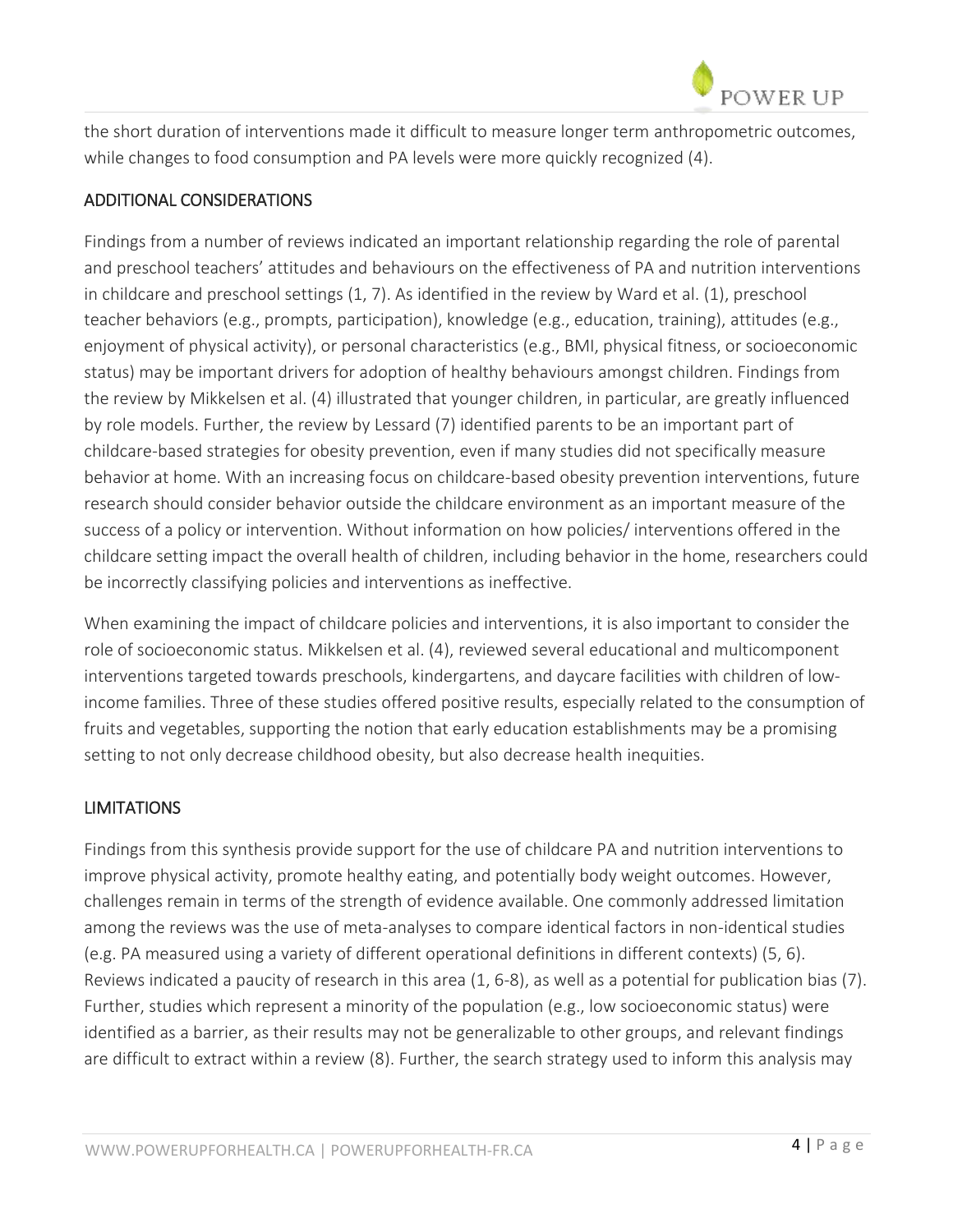not have been comprehensive enough to capture all of the literature relevant to interventions of interest. Considering this, there is potential that relevant reviews were excluded from this synthesis.

Reviews identified a number of limitations specific to their included studies. Some of these included low response rates [\(4\)](#page-12-3), lack of controls [\(4\)](#page-12-3), small sample sizes [\(3,](#page-12-2) [4\)](#page-12-3), use of unreliable assessment tools [\(3\)](#page-12-2), and studies of variable quality [\(1\)](#page-12-0). Commonly identified within the reviews were challenges in short durations between exposure and follow-up, making it difficult to determine long-term impacts [\(4-6\)](#page-12-3). As previously mentioned, this may factor most heavily in the assessment of body weight outcomes.

## FUTURE RESEARCH

While the reviews included in this synthesis indicate positive findings, they also highlight a number of areas in need of further research. First, there is a clear need for more primary research in this area. In particular, additional research is required at the policy level that clearly measures the impact of existing childcare policies on outcomes of interest, in addition to examining policy implementation factors. Given the paucity of research focused on Canadian childcare settings, future studies in this area would be especially useful. Second, future research is needed to determine the ways in which role models such as teachers influence the uptake of policies and interventions in preschools and kindergartens. If it is determined, for example, that preschool/kindergarten children's PA is associated with teacher prompts or participation in activities, then an important intervention strategy would be the provision of staff training in these key behaviors [\(1,](#page-12-0) [8\)](#page-12-9). In turn, these findings could provide key policy implications, such as the development of standardized teacher/staff requirements and training. Third, future research should consider behavior outside the childcare environment as an important measure of the success of an intervention. Without information about whether and how behavior at home is mediated by these interventions, they may be incorrectly classified as ineffective [\(7\)](#page-12-6). Lastly, as reviews identified comprehensive strategies as most promising overall, it would be useful to extrapolate the combination of components, which are most successful, on what schedule, at what level, and for which set of outcomes. Results from these types of studies could provide policymakers with valuable information on how best to target policies/interventions in the childcare setting, and how best to involve parents and teachers.

#### **CONCLUSIONS**

This evidence synthesis indicates that physical activity and nutrition childcare interventions are likely to contribute to increased levels of physical activity and increased consumption of healthier food, though further research is required at the policy level. In the majority of reviews, this was the case for both primary PA or nutrition interventions, as well as combined PA/nutrition schemes, although evidence was suggestive of greater success in comprehensive multi-component strategies. Evidence on the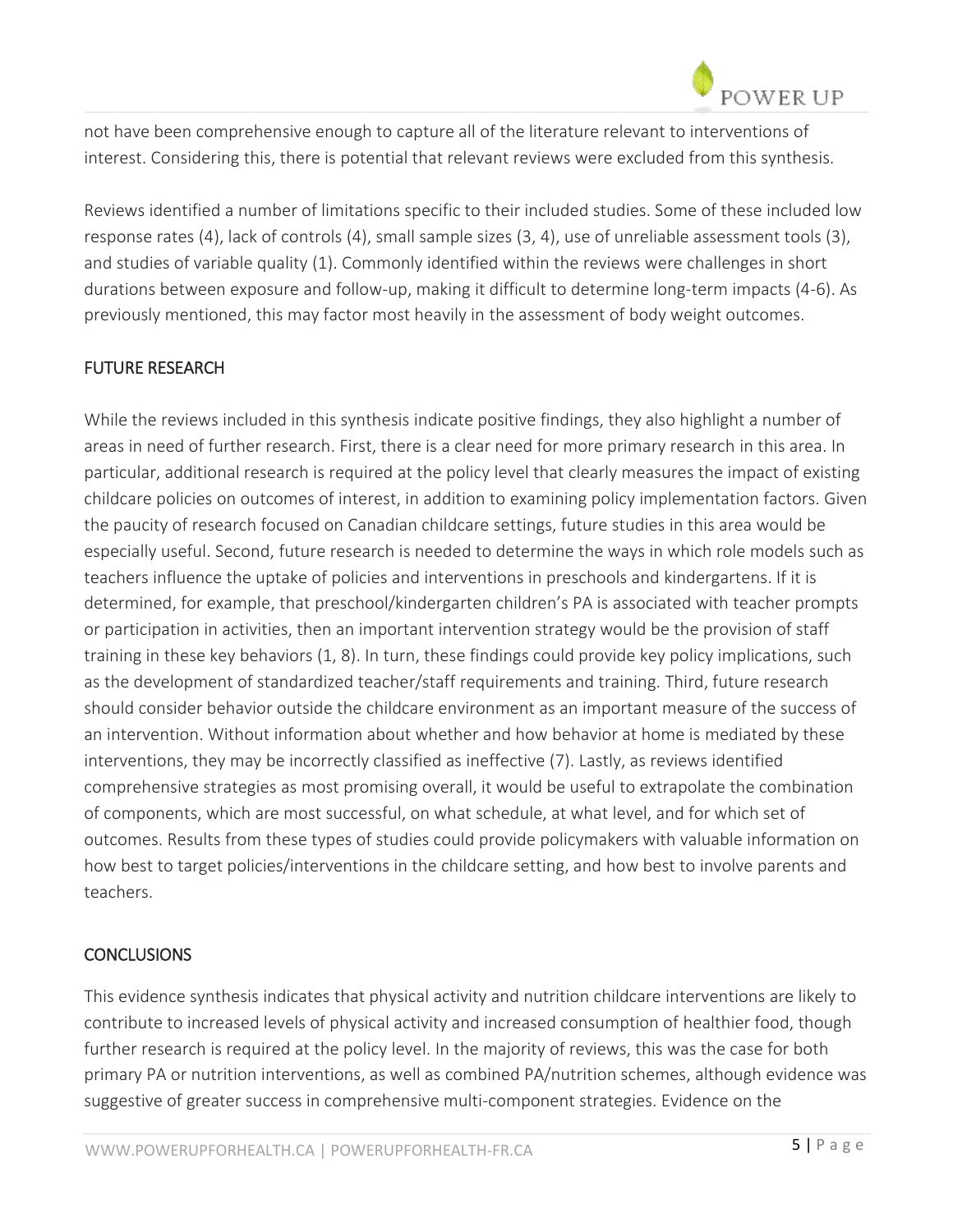

effectiveness of these strategies as they relate to body weight outcomes was limited, although this is likely due to the short duration of studies, making it difficult to draw conclusions of longer-term effects. Ultimately, while research in this area remains in its infancy, there is evidence to support policy action in this area.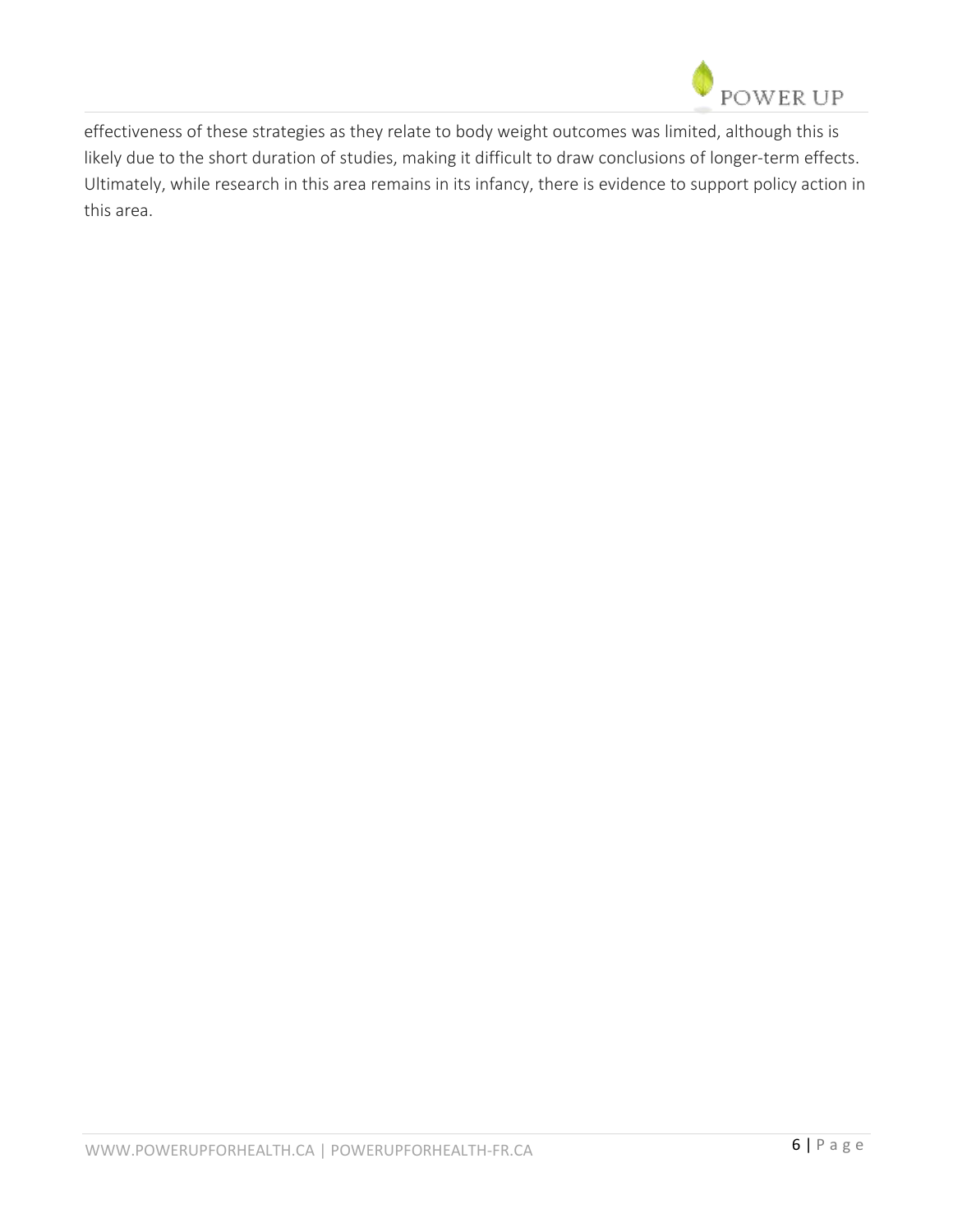

Table 1. Characteristics of reviews evaluating the impact of childcare physical activity and nutrition policies and/or interventions on physical activity levels, consumption of healthier food, and BMI or body weight outcomes

| Author                       | <b>Years</b>     | <b>Study</b><br>design          | Types of studies included                                                                                                                                                                     | Number of<br>studies (PA and<br>nutrition)         | Location of<br><b>Studies</b>                                                                       | Relevant<br><b>Outcomes</b><br>(outcome                                  | <b>AMSTAR ranking</b> |
|------------------------------|------------------|---------------------------------|-----------------------------------------------------------------------------------------------------------------------------------------------------------------------------------------------|----------------------------------------------------|-----------------------------------------------------------------------------------------------------|--------------------------------------------------------------------------|-----------------------|
|                              |                  |                                 |                                                                                                                                                                                               |                                                    |                                                                                                     | measures)                                                                |                       |
| Gordon et<br>al., 2013       | $2004 -$<br>2011 | Meta-<br>analysis               | Randomized controlled trial (6)<br>Clustered randomized design (5)<br>Pre-post design (2)<br>Quasi-experimental (1)<br>Non-randomized controlled<br>prospective study (1)                     | PA (15)                                            | United States (11)<br>Scotland (1)<br>Australia (1)<br>Belgium (1)<br>Israel (1)                    | Physical Activity                                                        | 5/11 (Moderate)       |
| Kreichauf<br>et al.,<br>2012 | 1998 -<br>2009   | Critical<br>Narrative<br>Review | Controlled pre-post design (1)<br>Cluster randomized controlled<br>trial $(5)$<br>Longitudinal controlled trial (1)<br>Group randomized controlled<br>study(1)<br>Random class assignment (1) | PA (10)<br>PA + Nutrition<br>(1)                   | Thailand (1)<br>Greece (1)<br>Germany (2)<br>US(6)<br>Scotland (1)<br>Israel (1)                    | Physical Activity<br>Weight outcomes                                     | $1/11$ (Weak)         |
| Larson et<br>al., 2011       | $2001 -$<br>2010 | Comprehens<br>-ive Review       | Observational (8)<br>Survey/ questionnaire (11)<br>Case study/time sampling (1)<br>Focus group (1)<br>Quasi-experimental (4)<br>Pre-experimental (7)<br>Randomized controlled trial (10)      | PA (20)<br>Nutrition (15)<br>PA + Nutrition<br>(7) | United States (11)                                                                                  | Physical Activity<br>Consumption of<br>healthier food<br>Weight outcomes | 3/11 (Weak)           |
| Lessard,<br>2012             | 1983 -<br>2009   | Critical<br>Review              | Pre and post-test (8)<br>Survey /questionnaire (2)<br>Controlled trial (1)<br>Observational (1)                                                                                               | PA(4)<br>Nutrition (6)<br>PA + Nutrition<br>(2)    | United States (12)                                                                                  | Physical Activity<br>Consumption of<br>healthier food<br>Weight outcomes | $2/11$ (Weak)         |
| Mehtala<br>et al.,<br>2014   | 1993 -<br>2013   | Systematic<br>Review            | Pilot RCT (3)<br>Cluster RCT (11)<br>Feasibility study (1)<br>Non-randomized CT (1)<br>Pre-post design (2)<br>2 arm parallel cluster RCT (1)<br>Preliminary study (two cross-                 | PA (22)<br>PA + Nutrition<br>(1)                   | United States (17)<br>Belgium (2)<br>Switzerland (1)<br>Scotland (1)<br>Australia (1)<br>Israel (1) | Physical Activity                                                        | 5/11 (Moderate)       |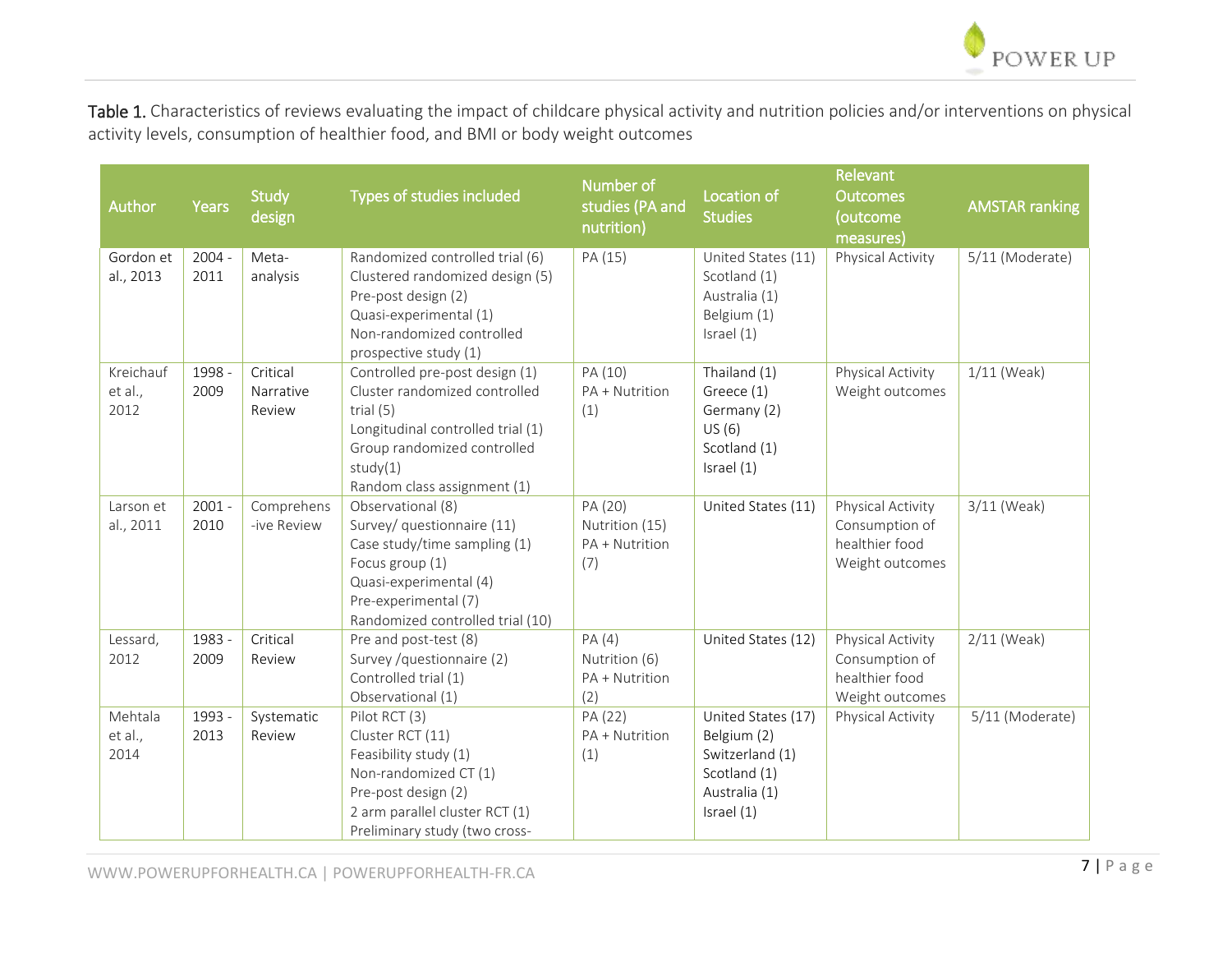

|                               |                  |                      | sectional samples) (1)<br>Alternate day intervention<br>exposure $(1)$<br>Quasi-experimental (pre-test/<br>$post-test)$ (1)<br>Pilot within-subject design (1)          |                                         |                                                                      |                                                     |               |
|-------------------------------|------------------|----------------------|-------------------------------------------------------------------------------------------------------------------------------------------------------------------------|-----------------------------------------|----------------------------------------------------------------------|-----------------------------------------------------|---------------|
| Mikkelsen,<br>et al.,<br>2014 | 1980 -<br>2013   | Systematic<br>Review | Randomized controlled trial (11)<br>Pre and post study (2)<br>Randomized controlled trial (1)<br>Quasi-experimental (9)<br>Cluster randomized controlled<br>trial $(3)$ | Nutrition (23)<br>PA + Nutrition<br>(3) | North America<br>(17)<br>South America (1)<br>Asia (5)<br>Europe (3) | Consumption of<br>healthier food<br>Weight outcomes | $3/11$ (Weak) |
| Ward et<br>al., 2010          | $2004 -$<br>2008 | Systematic<br>Review | Randomized controlled trial (7)<br>Pre and post-test (1)<br>Modified crossover (1)                                                                                      | PA (8)<br>PA + Nutrition<br>(1)         | United States (7)<br>Israel (1)<br>Scotland (1)                      | Physical Activity                                   | $2/11$ (Weak) |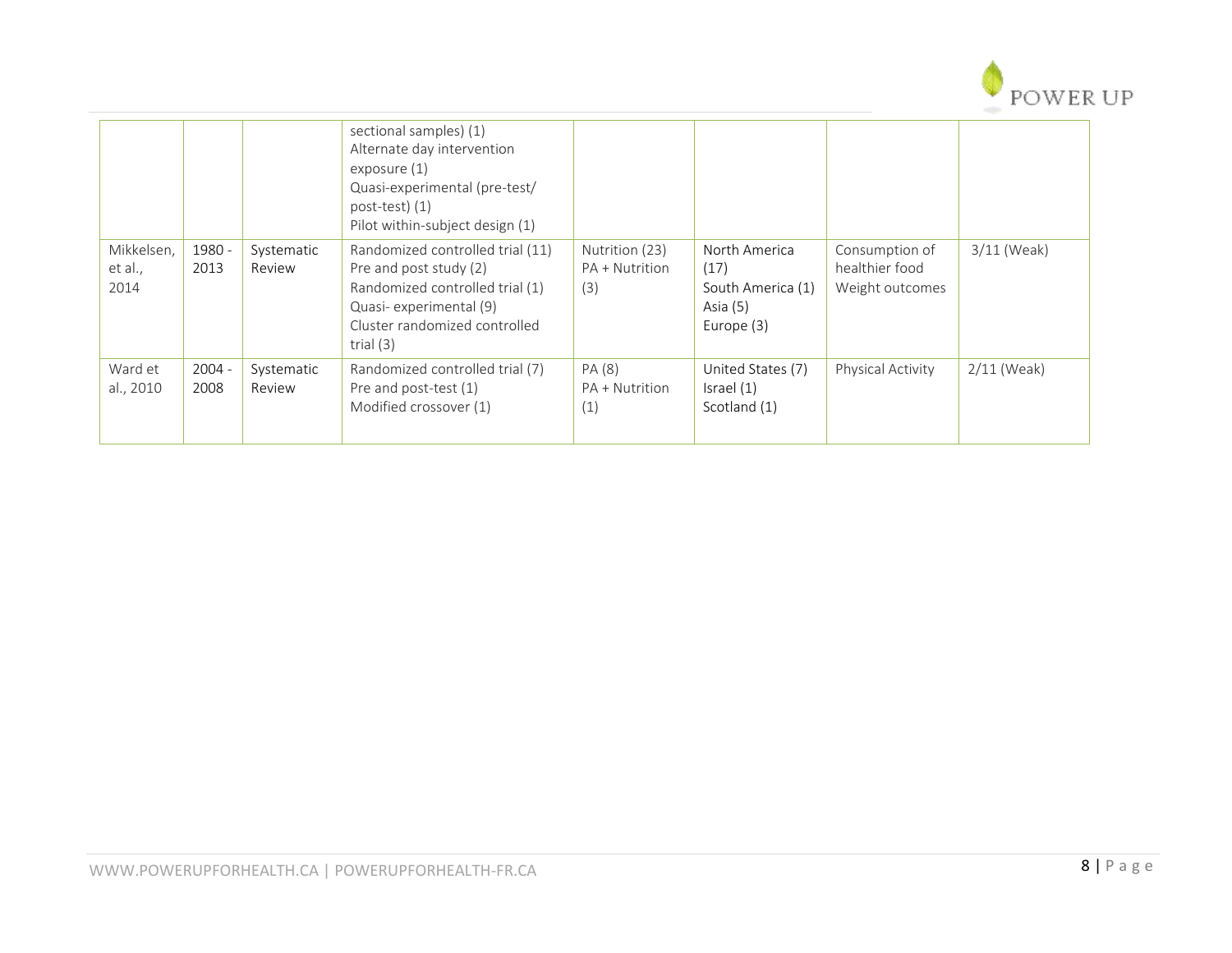

Table 2. Overview of findings of reviews evaluating the impact of childcare physical activity and nutrition policies and/or interventions on physical activity levels, consumption of healthier food, and BMI or body weight outcomes

| Author                    | Policy / Intervention<br><b>Description</b>                                                                                                                                                                                                                                        | <b>Physical Activity Levels</b>                                                                                                                                                                                                                                                                                                                                               | Consumption of<br><b>Healthier Foods</b>                                           | <b>BMI or Weight-Related</b>                                                                     | <b>Overall Conclusions</b>                                                                                                                                                                                                                                                                                                                                                                                          |
|---------------------------|------------------------------------------------------------------------------------------------------------------------------------------------------------------------------------------------------------------------------------------------------------------------------------|-------------------------------------------------------------------------------------------------------------------------------------------------------------------------------------------------------------------------------------------------------------------------------------------------------------------------------------------------------------------------------|------------------------------------------------------------------------------------|--------------------------------------------------------------------------------------------------|---------------------------------------------------------------------------------------------------------------------------------------------------------------------------------------------------------------------------------------------------------------------------------------------------------------------------------------------------------------------------------------------------------------------|
| Gordon et<br>al., 2013    | - 7 studies focused solely<br>on PA and 4 studies also<br>included nutritional<br>education as part of their<br>interventions.<br>- 2 interventional studies<br>modified the play<br>environment by providing<br>additional portable play<br>equipment and<br>playground markings. | - Interventions that<br>focused on PA alone had a<br>moderate statistically<br>significant effect.<br>- Interventions involving<br>environmental changes<br>(e.g., play equipment,<br>floor markings) had a<br>large statistically<br>significant effect on<br>MVPA.<br>- Interventions that<br>included PA plus<br>education or education<br>alone were non-<br>significant. | N/R                                                                                | N/R                                                                                              | - Overall, interventions had a small-<br>to-moderate effect on general PA<br>and a moderate effect on<br>moderate-to-vigorous PA (MVPA).<br>- The greatest effects for MVPA<br>were identified for interventions<br>that were less than 4 weeks in<br>duration, were offered in an early<br>learning environment, were led by<br>teachers, involved outdoor activity,<br>and incorporated unstructured<br>activity. |
| Kreichauf et<br>al., 2012 | - 11 interventions focused<br>on environmental play<br>interventions for PA, such<br>as play equipment, floor<br>markings<br>- 4 focused on PA plus<br>education.                                                                                                                  | - 9 of 15 interventions<br>focused on PA reported<br>positive outcomes, with<br>one reporting mixed-to-<br>moderate results.<br>- Studies reporting<br>positive PA outcomes had<br>sessions that lasted at<br>least 30 min.                                                                                                                                                   | 1 intervention focused<br>on consumption<br>outcomes reported<br>positive results. | 2 of the 6 studies<br>focused on BMI or<br>weight related outcomes<br>reported positive results. | - Findings support the importance<br>of teachers' knowledge about PA<br>and motor development in their<br>ability to support children's learning<br>and development.<br>- Portable play equipment like balls<br>and other objects seems likely to<br>stimulate more PA.<br>- Simply adding playground<br>markings or providing more free<br>play time did not result in any<br>significant impacts.                 |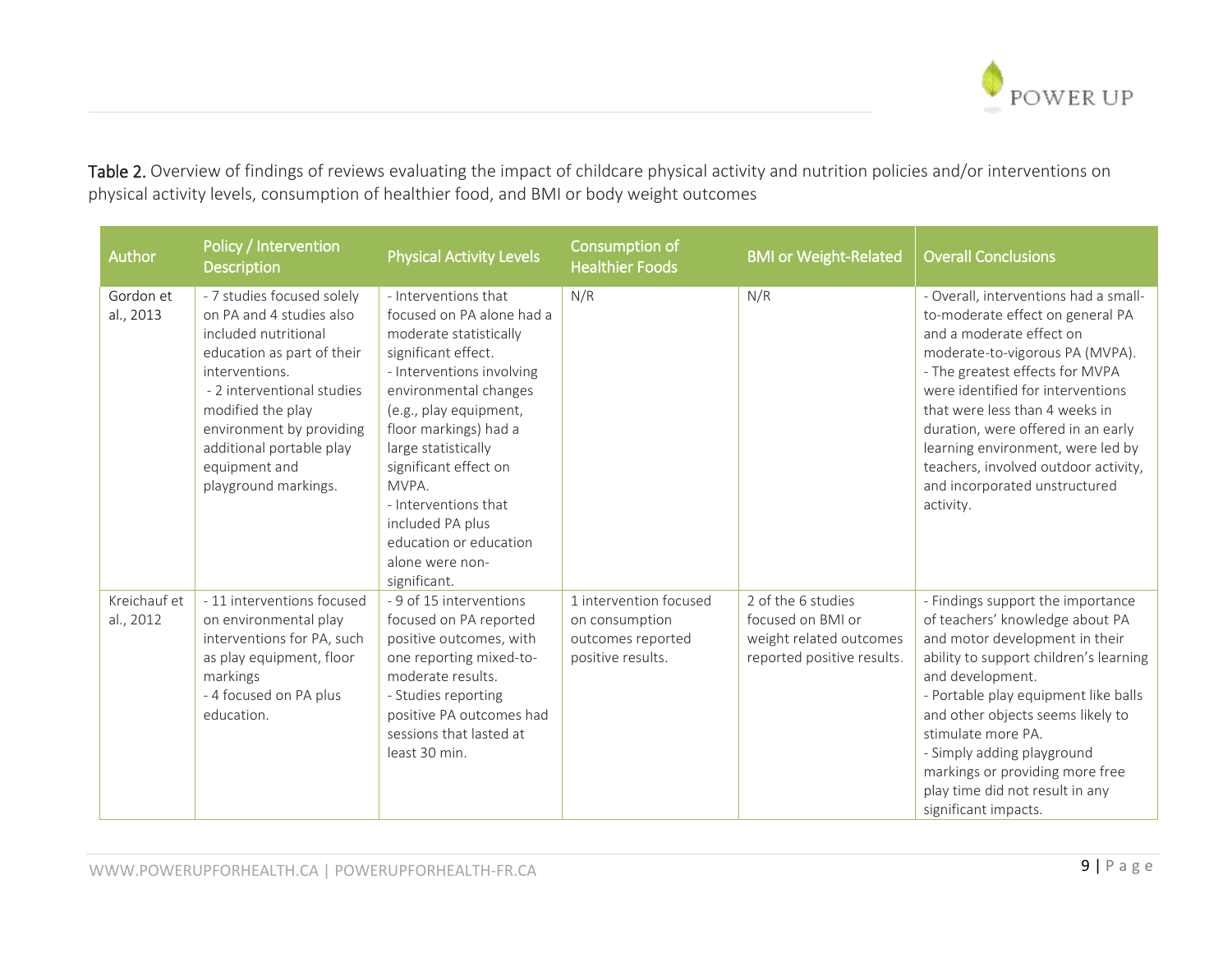

| Larson et | - 18 studies evaluated     | - Of the 10 interventions  | - All 4 of the             | - 5 studies assessed       | - Interventions that address           |
|-----------|----------------------------|----------------------------|----------------------------|----------------------------|----------------------------------------|
| al., 2011 | interventions: 4 focused   | designed to assess an      | interventions designed     | impact on child weight,    | behaviors relating to both energy      |
|           | on nutrition outcomes, 7   | influence on children's PA | to assess an influence on  | but only 2 showed          | intake and energy expenditure are      |
|           | focused on PA or           | or sedentary activity      | children's mealtime        | evidence of success.       | likely to have the greatest            |
|           | sedentary activity         | behaviors, 7 interventions | behaviors, dietary         | - The 2 interventions that | influence.                             |
|           | outcomes, and 7            | found a positive effect.   | preferences, or dietary    | showed an effect           | - Although it is likely that           |
|           | addressed a combination    | - Interventions that       | quality, found a positive  | included multiple          | interventions in childcare facilities  |
|           | of nutrition and activity  | successfully improved PA   | effect.                    | components to address      | will need to be complimented by        |
|           | outcomes.                  | outcomes included          | - Interventions that       | nutrition, PA, and         | environmental changes in other         |
|           | - 2 studies looked at      | integrating additional     | successfully improved      | sedentary behaviors.       | settings to produce sustained          |
|           | parental perceptions and   | opportunities for PA into  | consumption outcomes       |                            | changes in weight status, this initial |
|           | practices relevant to      | classroom curriculum.      | included one or more of    |                            | work has provided some evidence        |
|           | obesity prevention         |                            | the following strategies:  |                            | that interventions in childcare        |
|           | - Most interventions       |                            | modifying foodservice      |                            | settings have the potential to         |
|           | provided curriculum        |                            | practices, providing       |                            | influence the development of           |
|           | enhancements or            |                            | classroom-based            |                            | obesity among preschool-aged           |
|           | classroom education for    |                            | nutrition education, and   |                            | children.                              |
|           | children, and 7 programs   |                            | engaging parents           |                            |                                        |
|           | also included a            |                            | through educational        |                            |                                        |
|           | component designed to      |                            | newsletters or activities. |                            |                                        |
|           | educate and engage         |                            |                            |                            |                                        |
|           | parents in making positive |                            |                            |                            |                                        |
|           | changes at home            |                            |                            |                            |                                        |
|           | - 5 of the interventions   |                            |                            |                            |                                        |
|           | targeted environmental     |                            |                            |                            |                                        |
|           | factors such as            |                            |                            |                            |                                        |
|           | improvements in            |                            |                            |                            |                                        |
|           | foodservice practices, and |                            |                            |                            |                                        |
|           | playground environments.   |                            |                            |                            |                                        |
| Lessard,  | - All 12 studies looked at | 3 studies measured PA,     | 3 studies measured         | 7 papers measured child    | With an increasing focus on            |
| 2012      | interventions. Primary     | and all three reported     | changes to consumption     | BMI as a primary           | childcare-based obesity prevention     |
|           | interventions included PA  | positive effects in the    | of healthy or unhealthy    | outcome measure, but       | interventions, future research         |
|           | opportunities, nutrition   | childcare setting.         | eating, and all reported   | only 1 study found a       | should consider behavior outside       |
|           | education, and changes to  |                            | positive effects in the    | significant program        | the childcare environment as an        |
|           | the home environment.      |                            | childcare setting.         | effect on BMI              | important measure of the success       |
|           | - Multi-component          |                            |                            |                            | of an intervention. Without            |
|           | interventions included     |                            |                            |                            | information about whether and          |
|           | curriculum changes to      |                            |                            |                            | how behavior at home is impacted       |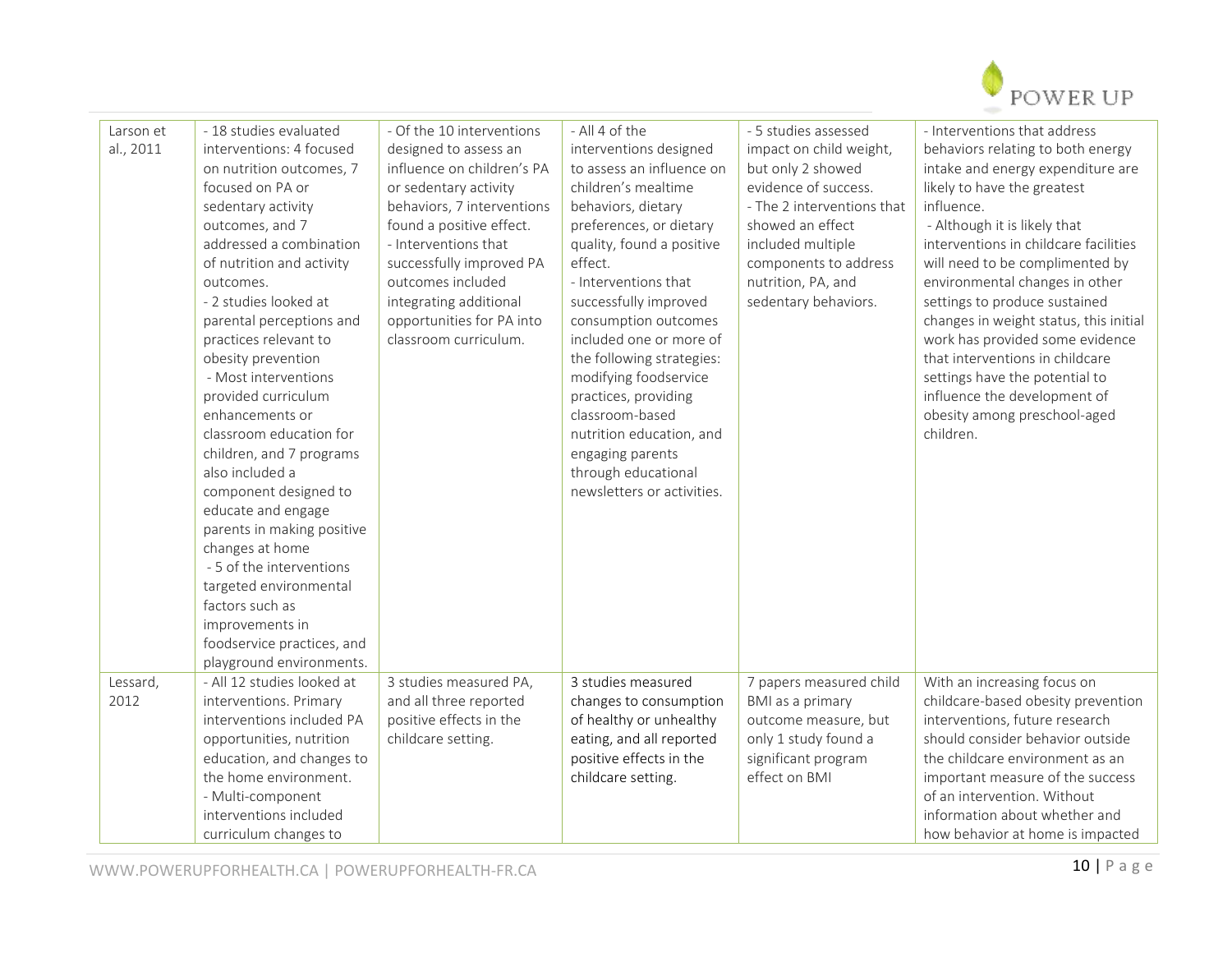

|                         | increase PA opportunities,<br>portable playground<br>equipment, food service<br>modifications, and<br>nutritional curriculum<br>changes and education.                                                                                                                                                                       |                                                                                                                                                                                                                                                                                                                                                         |                                               |                                               | by these interventions, we could be<br>incorrectly classifying interventions<br>as ineffective.                                                                                                             |
|-------------------------|------------------------------------------------------------------------------------------------------------------------------------------------------------------------------------------------------------------------------------------------------------------------------------------------------------------------------|---------------------------------------------------------------------------------------------------------------------------------------------------------------------------------------------------------------------------------------------------------------------------------------------------------------------------------------------------------|-----------------------------------------------|-----------------------------------------------|-------------------------------------------------------------------------------------------------------------------------------------------------------------------------------------------------------------|
| Mehtala et<br>al., 2014 | - All 23 reviews looked at<br>interventions. 22 included<br>PA, and 1 focused on PA<br>and nutrition.<br>- Interventions included<br>structured PA,<br>playground/time<br>modifications, teacher<br>involvement, parental<br>involvement, and<br>knowledge, beliefs, motor<br>skills, aerobic fitness, and<br>self-efficacy. | 14 studies found increases<br>in PA levels or reductions<br>in sedentary time,<br>although the changes<br>were modest. Still,<br>children's PA remained<br>low and did not approach<br>the 180 min/day criteria.<br>It may be that more<br>intensive multilevel and<br>multicomponent<br>interventions based on a<br>comprehensive model are<br>needed. | N/R                                           | N/R                                           | Future studies should pay more<br>attention to the PA training of<br>teachers, offering them more tools<br>for promoting the level of PA<br>engaged in by children during their<br>attendance at childcare. |
| Mikkelsen,              | - 26 included studies: 8                                                                                                                                                                                                                                                                                                     | N/R                                                                                                                                                                                                                                                                                                                                                     | Healthy eating                                | Effectiveness of                              | The majority of interventions found                                                                                                                                                                         |
| et al., 2014            | single intervention                                                                                                                                                                                                                                                                                                          |                                                                                                                                                                                                                                                                                                                                                         | interventions were found                      | interventions on                              | promising results when targeting                                                                                                                                                                            |
|                         | studies, 11 educational                                                                                                                                                                                                                                                                                                      |                                                                                                                                                                                                                                                                                                                                                         | to influence vegetable                        | anthropometric change                         | the consumption of healthy foods                                                                                                                                                                            |
|                         | interventions and 7                                                                                                                                                                                                                                                                                                          |                                                                                                                                                                                                                                                                                                                                                         | consumption; however                          | were inconclusive. The                        | or when attempting to increase                                                                                                                                                                              |
|                         | multicomponent studies.                                                                                                                                                                                                                                                                                                      |                                                                                                                                                                                                                                                                                                                                                         | single exposure                               | single interventions did                      | children's knowledge of healthy                                                                                                                                                                             |
|                         | - Single intervention                                                                                                                                                                                                                                                                                                        |                                                                                                                                                                                                                                                                                                                                                         | strategies were                               | not include measures of                       | eating, providing sufficient                                                                                                                                                                                |
|                         | studies involved the<br>modification of a single                                                                                                                                                                                                                                                                             |                                                                                                                                                                                                                                                                                                                                                         | insufficient. Over half of<br>the educational | BMI and considering how<br>short the duration | evidence in support of using<br>preschool settings for the                                                                                                                                                  |
|                         | factor in the environment                                                                                                                                                                                                                                                                                                    |                                                                                                                                                                                                                                                                                                                                                         | interventions and 6/8                         | of the interventions                          | prevention of chronic disease by                                                                                                                                                                            |
|                         | to promote fruit or                                                                                                                                                                                                                                                                                                          |                                                                                                                                                                                                                                                                                                                                                         | multicomponent                                | were, it might also be                        | making behavioural and lifestyle                                                                                                                                                                            |
|                         | vegetable intake and                                                                                                                                                                                                                                                                                                         |                                                                                                                                                                                                                                                                                                                                                         | interventions resulted in                     | difficult to find change in                   | changes. Interventions are more                                                                                                                                                                             |
|                         | preferences in children.                                                                                                                                                                                                                                                                                                     |                                                                                                                                                                                                                                                                                                                                                         | an increase in vegetable                      | anthropometric                                | likely to be successful if they take                                                                                                                                                                        |
|                         | - Educational                                                                                                                                                                                                                                                                                                                |                                                                                                                                                                                                                                                                                                                                                         | consumption. The                              | measures. None of the                         | actions on several levels.                                                                                                                                                                                  |
|                         | interventions involved                                                                                                                                                                                                                                                                                                       |                                                                                                                                                                                                                                                                                                                                                         | increase in consumption                       | other interventions that                      |                                                                                                                                                                                                             |
|                         | training of teachers or                                                                                                                                                                                                                                                                                                      |                                                                                                                                                                                                                                                                                                                                                         | was greater in the                            | used anthropometric                           |                                                                                                                                                                                                             |
|                         | nutritional educators,                                                                                                                                                                                                                                                                                                       |                                                                                                                                                                                                                                                                                                                                                         | multicomponent studies                        | measurements found an                         |                                                                                                                                                                                                             |
|                         | to increase children's                                                                                                                                                                                                                                                                                                       |                                                                                                                                                                                                                                                                                                                                                         | which could indicate that                     | effect on BMI, with the                       |                                                                                                                                                                                                             |
|                         | knowledge of healthy                                                                                                                                                                                                                                                                                                         |                                                                                                                                                                                                                                                                                                                                                         | the more comprehensive                        | exception of one, which                       |                                                                                                                                                                                                             |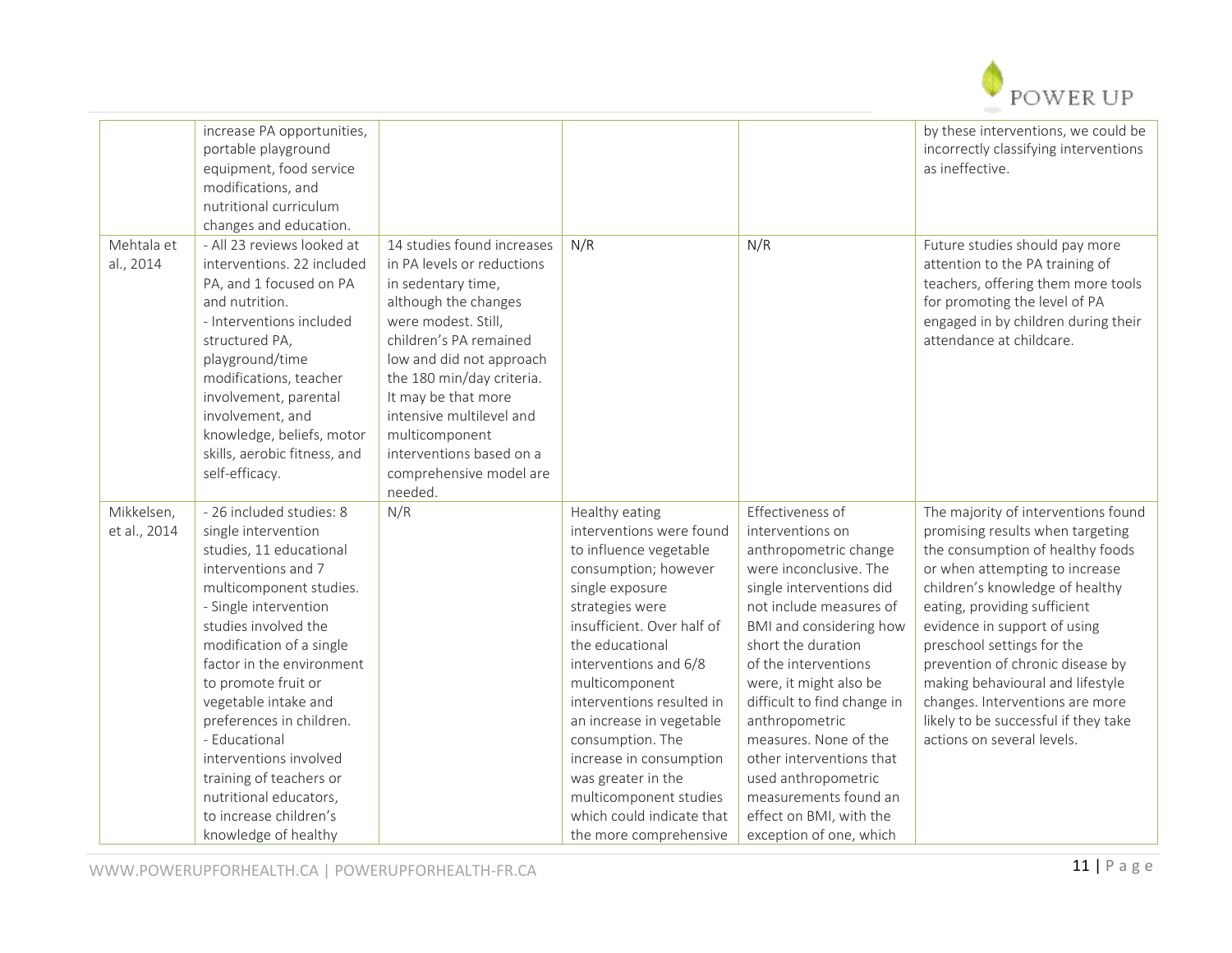

|                      | eating.<br>- Multicomponent<br>interventions included a<br>number of environmental<br>components, such as<br>availability of fresh water,<br>fruits, and vegetables,<br>food modifications in the<br>canteen, and healthy<br>school policies.                                     |                                                                                                                                                                                      | the intervention strategy,<br>the more likely the<br>intervention is to be<br>successful. | found an effect on serum<br>cholesterol. |                                                                                                                                                                                                                                                              |
|----------------------|-----------------------------------------------------------------------------------------------------------------------------------------------------------------------------------------------------------------------------------------------------------------------------------|--------------------------------------------------------------------------------------------------------------------------------------------------------------------------------------|-------------------------------------------------------------------------------------------|------------------------------------------|--------------------------------------------------------------------------------------------------------------------------------------------------------------------------------------------------------------------------------------------------------------|
| Ward et al.,<br>2010 | - All 9 studies looked at<br>interventions<br>- 7 of the studies provided<br>some type of organized<br>adult-directed movement<br>experience.<br>- 2 were classified as<br>environmental (adding<br>extra outdoor playtime or<br>additional equipment<br>setup on the play yard). | More than half the studies<br>reported a positive<br>change in physical activity<br>levels, whether the focus<br>was PA across the entire<br>day or PA while at child<br>care sites. | N/R                                                                                       | N/R                                      | Promise is shown by interventions<br>that allocate time for organized PA<br>sessions, that integrate PA across<br>the curriculum, that provide<br>adequate PA training to staff, or<br>that supplement portable<br>equipment to create novel play<br>spaces. |